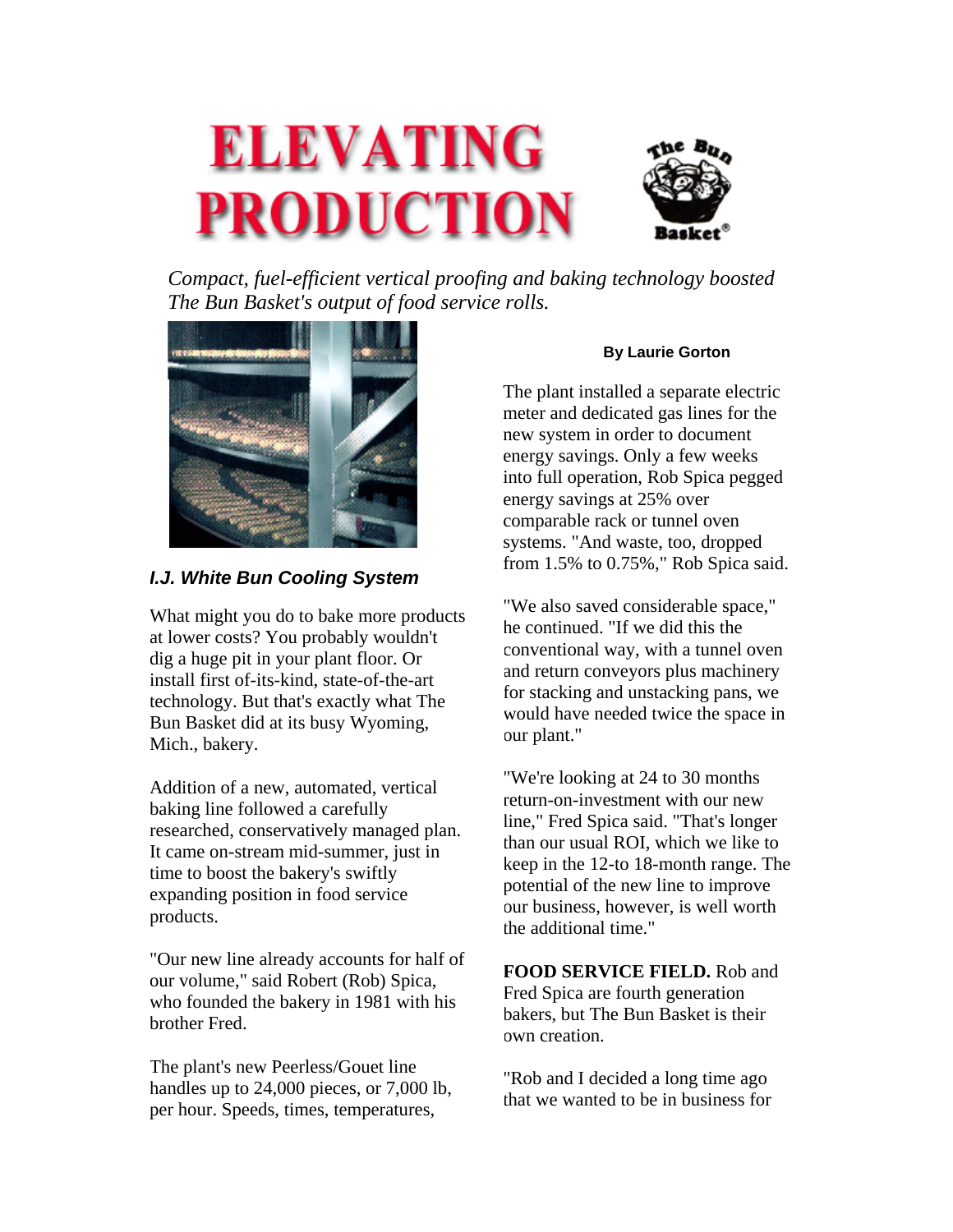humidity - all are fully automated and PLC-controlled. In the three-shift bakery, the new line runs two eight-hour shifts a day, five-and-one-half days a week. It makes moister products in less time with fewer inputs than tunnel systems, according to The Bun Basket's managers.

**THE NUMBERS.** Productivity means a lot to The Bun Basket. Today, most of its products reach the market through food service distributors. To stay competitive, the bakery must mind its costs carefully as well as maintain its processing flexibility.

Rob Spica compared operating ratios for the new automated line with typical results for its existing 18 manually fed rack ovens. He estimated annual labor savings at more than \$350,000 based on an overall labor reduction of 15%.

ourselves," Fred Spica said.

In 1981, they joined forces around an idea original at the time: a self-serve retail bakery. The Bun Basket displayed its offerings in open bins, and customers made their own selections. From a single small retail site, the company expanded to seven locations, each doing its own baking. To improve margins, production was consolidated into a single commissary on a six-acre site in Wyoming, a suburb of Grand Rapids, Mich.

Word about the quality of the retail product spread, and local restaurant owners started buying at The Bun Basket. "Often a restaurateur would come in and buy us out for the whole day on a particular variety," Rob Spica recalled.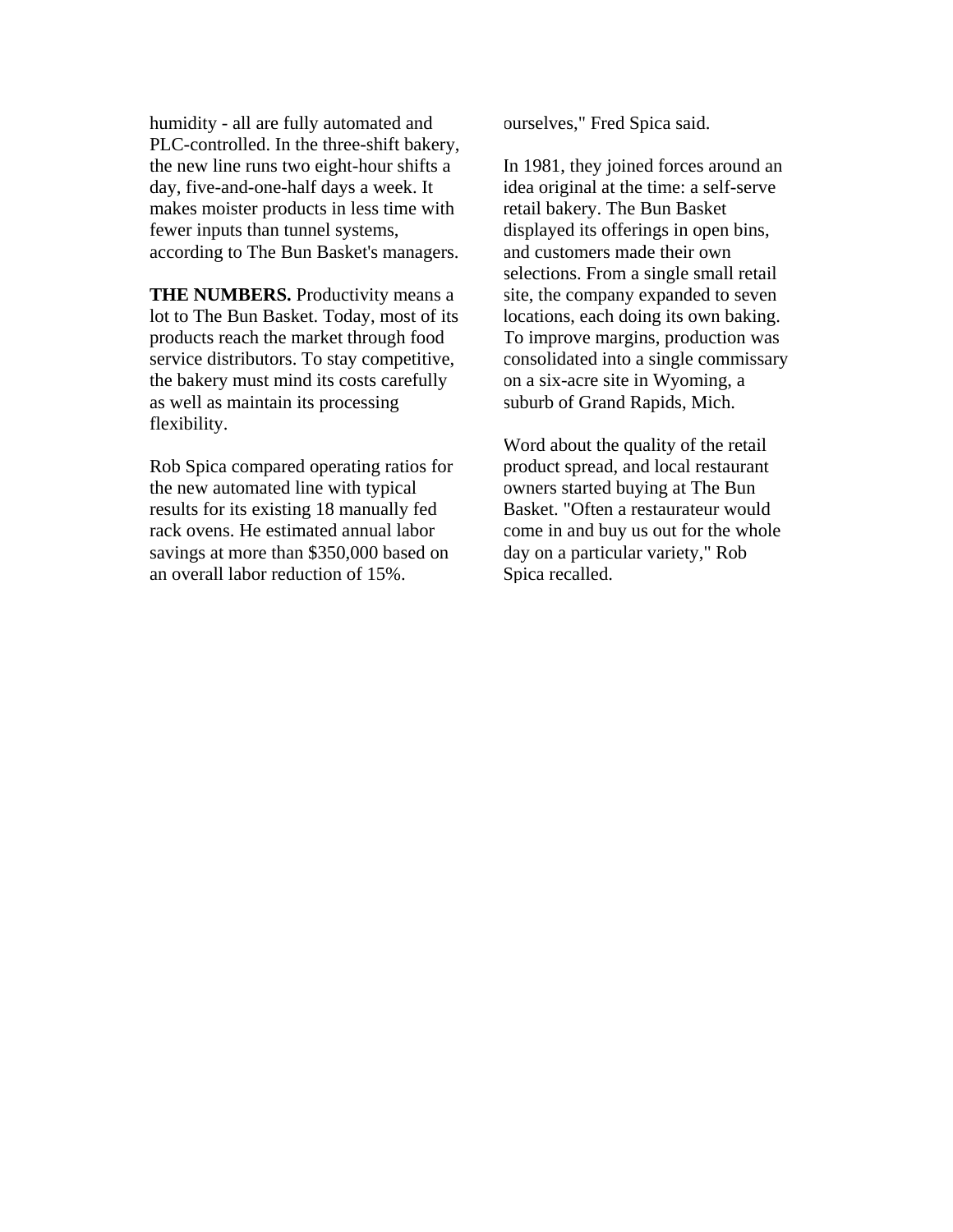- *Continued from Elevating Production*



"We found a big opportunity in offering hearth-baked bread and rolls to food service operators," Fred Spica said. "There was no one else doing this in western Michigan.,,

That business mushroomed, prompting the bakery to launch a restaurant route business. Routes were soon transformed into more cost-efficient arrangements with area food service distributors.

Today 90% of the bakery's output moves through food service distributors. Deli and bakery retailing at four companyowned locations accounts for about 5%. "Don't get me wrong, our retail sales continue to grow, but they're overshadowed by food service," Fred Spica said.

Dynamic market conditions add to the excitement. "It's a market that we see growing immensely," Rob Spica said.

The choice to ship through food service distributors is part of The Bun Basket's strategy and a huge cost advantage.

"We only see the cost of direct store delivery (DSD) skyrocketing," Fred Spica said. "The cost of labor and trucking is rising. The baker's traditional way of getting bread to restaurants by DSD will soon be pass6, and restaurants will look to frozen food service distribution for their bread needs.

"We freeze all our bread no more than an

## **DILIGENT RESEARCH.** "We think a

long way out," Fred Spica said. "Typically we mull an idea over for quite a while. This new line was really about five years in the making. For the first two-and-a-half years, we played with a lot of blue sky concepts." Despite the pressure of increasing sales demand, the Spicas took their time researching their latest change in processing technology. They attended the International Baking Industry Exposition, held at Las Vegas during September 1997, knowing they needed more capacity.

"That's when we got serious," Fred Spica said.

They had already decided to install a second Adamatic roll makeup system. Adamatic's regional sales manager, Hans Lindeman, suggested they look at new European baking technology offered by Peerless/Gouet and introduced them to John Parr, who manages the venture.

"It took us almost two years to make our choice," Rob Spica said. "This was a big decision for us, not only because of the capital investment but also because this would be Gouet's first installation in the United States." oa"We did a detailed due diligence on this project," Fred Spica said.

The Bun Basket team made three trips to Europe to see other bakeries using this technology and to visit the equipment factory n France. What were the changes required to bring the European technology to the American bakery? This line was custom built to The Bun Basket's plant requirements and output needs. The factory changed burners and adapted heating systems to meet U.S.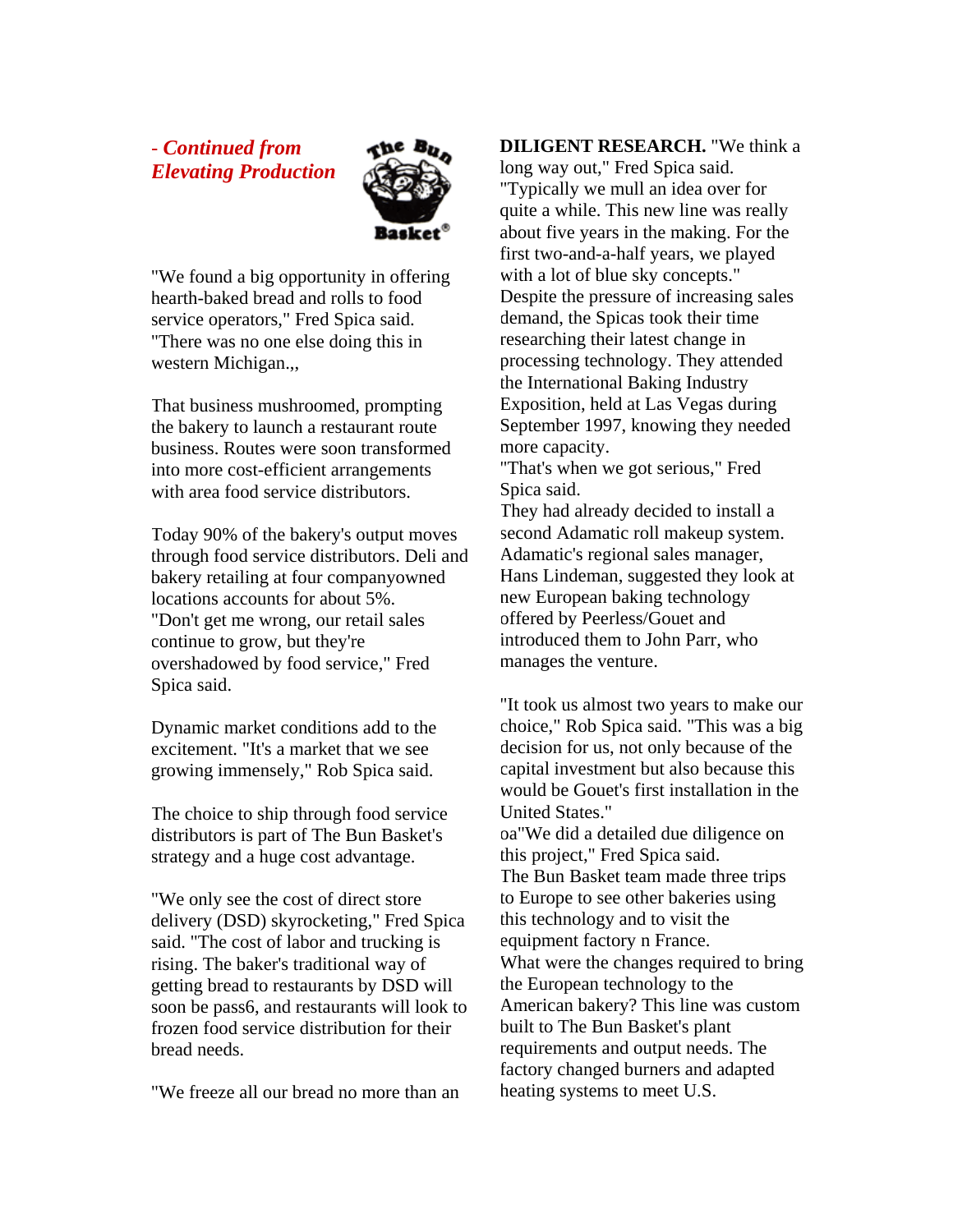hour and 20 minutes after the oven," he continued. "This traps the moisture in the product and delivers the quality of freshness when thawed. We do frequent cuttings with fresh and frozen bread for chefs and R&D managers to show that our quality is indistinguishable."

Most products baked at The Bun Basket find their way to customers in the upper Midwest, but a couple independent chains are taking the bakery national. "We started with two food service items in 1985: 8-in. and 10-in. sub buns," Fred Spica said. "Today there are more than 150 items, and 95% of those were developed together with our customers."

The brothers divide their labor. Fred Spica manages sales and marketing, while Rob Spica oversees operations. "We have a tremendous amount of respect for each other's abilities," Fred Spica said, "and we try to stay out of each other's way!"

regulations.

"Other than that, it was a matter of converting centimeters to inches," Rob Spica joked.

Now what about that huge pit dug in the shop floor?

The vertical design of the new proofer and oven takes advantage of thermodynamic principles, but it made the system taller than The Bun Basket's ceiling. Going up, however, was twice the cost of going down. So instead of raising the roof, the brothers decided to lower the floor, digging a 6-ft deep pit to house the line.

With the rest of the busy plant sectioned off with plastic sheeting, production continued during construction.

"We worked on the new line over weekends," Rob Spica said. "We couldn't afford to miss a day of production."

**TECHNOLOGY CHANGE.** Before the new line, The Bun Basket made its long-run food service items the same way it did all its other products. The roll makeup system fed dough pieces onto pans, which operators transferred manually onto rolling racks. They wheeled the racks into the proof box, then into the rack ovens.

Packaging operators manually count the breadsticks, placing them into loading flights feeding the UBE paddle baggers. Slicing, required by some products, is handled by an auxiliary UBE slicer. Kwik Lok closers seal the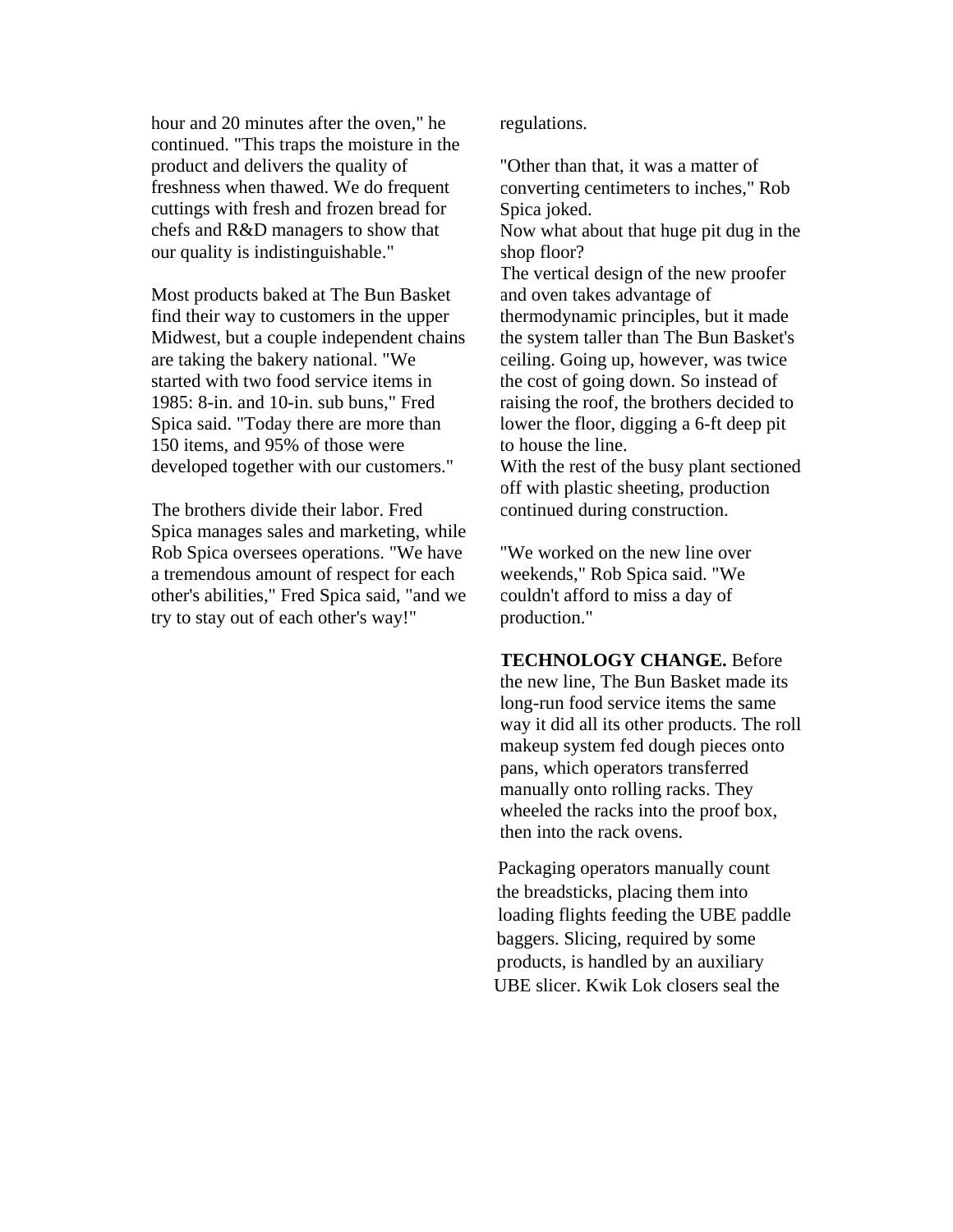"Two people were constantly moving racks around," Rob Spica said. "We had good flow but high labor costs."

Now, with automation handling these tasks, The Bun Basket reduced its labor costs dramatically and cut its workers compensation rates, too. No labor, other than supervision, is needed from dough makeup through depanning. The system is operated by an Allen-Bradley PLC, with PanelView 600 display, housed in a stainless steel control panel.

The new system employs height instead of length. Its two oven chambers equal an 80-ft tunnel oven in output capacity. Design of the system eliminated any draft effect: the entry door and exit door are never open at the same time.

Products move through the system on baking pans, or trays, mounted on stainless steel carriers. Chain-driven elevators and pushers act on the stabilized frame of the carrier, not the tray, thus keeping the system "quiet." Once loaded, dough pieces - even breadsticks - stay put.

The carriers that move products through the proofer and oven are only a few inches apart, so the size of the heated chamber is proportionally smaller than conventional ovens. The cubic volume heated is roughly 75% less than a typical hearth tunnel oven. Products can be baked at lower temperatures in less time, with more moisture retention than conventional ovens.

**STRAIGHT LINE FLOW.** Under the direction of plant manager Walt Grzybowski, raw materials and supplies flow through the bakery in a straight line as they turn into finished, par-baked and

poly bags. Filled bags are counted into waiting delivery cases. An operator stacks sealed cases on a waiting pallet.

The bakery recently made several changes to reduce the ergonomic stress on its packaging staff. For example, the pallet loading station sits in a shallow pit. The operator engages a foot pedal to raise or lower the position of the pallet to a comfortable work position.

"We use exit interviews to figure out what people don't like about their work here," Rob Spica said. "That's how we've eliminated much of the twisting, bending and lifting actions that are so damaging."

A fork lift operator takes loaded and stabilized pallets away to the storage freezer. Seven docks accommodate outgoing product.

"We operate a bakery-within-a-bakery here," Fred Spica said. "While we do 24,000 pieces per hour on the Gouet line, we have another Adamatic line for dinner rolls that is also capable of peak output of 24,000 pieces per hour. And we run a bread line and a bagel line here as well."

The Bun Basket needs this capacity to satisfy ever-changing customer needs.

"The rack ovens give us the flexibility to produce in relatively small quantities," Fred Spica said. "And there are a number of products, such as our big ryc loaves, that we'd rather do in the rack ovens."

The bakery is willing to tailor products to customer requests. "Our order-size limit varies, of course, with the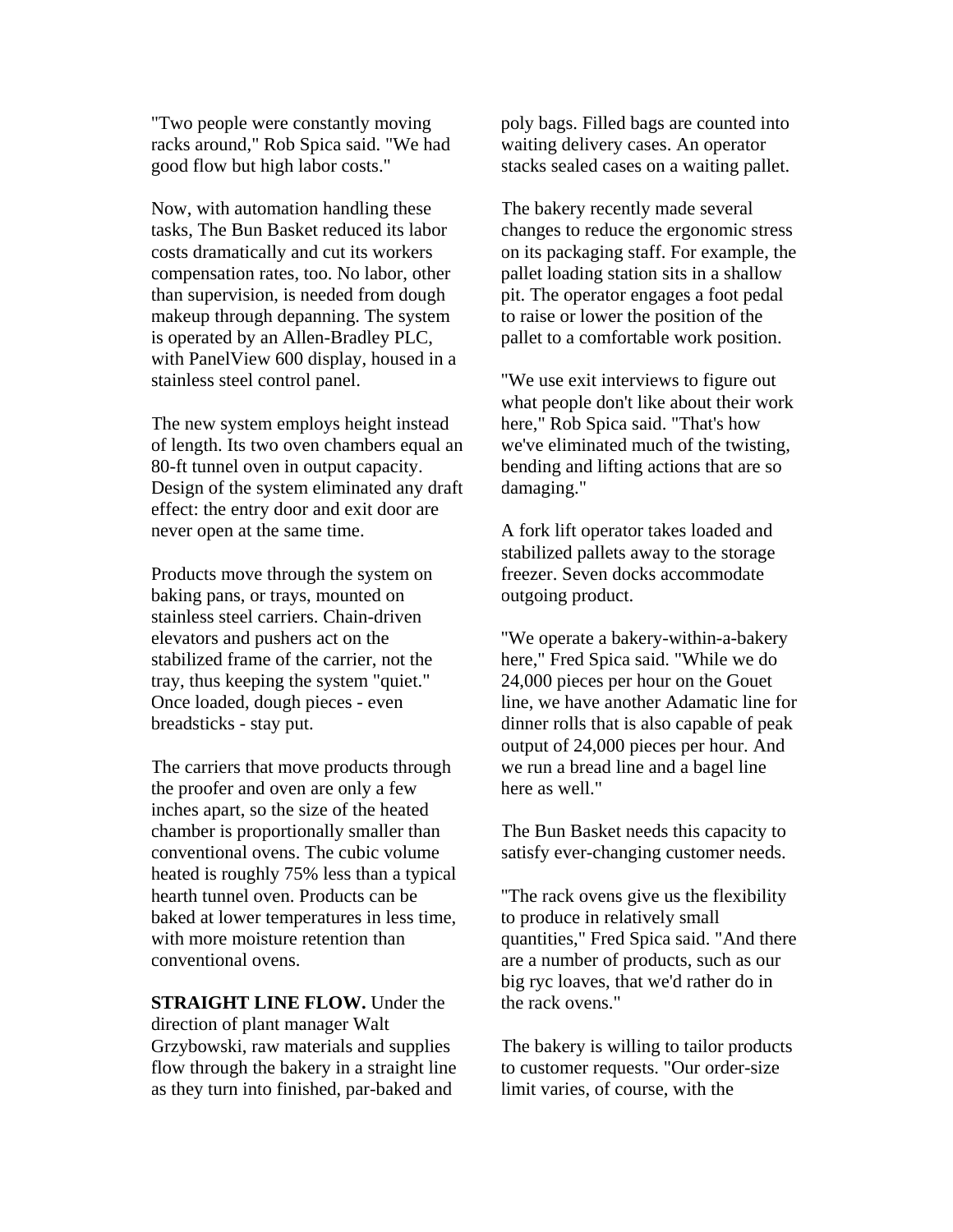frozen bread and rolls. The bakery makes its doughs in a variety of spiral and wendel mixers. Bulk flour, held in an enclosed room, combines with computerportioned minor dry ingredients as it enters mixer bowls along with automatically metered water and liquids. Hand scaling has been eliminated as much as possible.

The operator wheels mixer bowls to the dough hoist feeding the Adamatic automatic roll makeup system. The hopper releases dough into the multipocket divider and drum rounder. After a short intermediate proof, dough pieces pass through the moulder for final shaping. A retracting belt transfers finished dough pieces onto a conveyor. The makeup line outputs up to 24,000 pieces, or 7,000 lb of dough, per hour.

Reaching the proofer infeed, dough pieces pass through a second retracting conveyor that loads them onto a tray-andcarrier assembly. The carrier moves off into the proofer. Carriers follow an upand-down path through proofer chambers. They leave the proofer at the top of the system and descend past a wide window. Any manual slits would be added here.

Entering the oven at the bottom position, carriers take products up through the first chamber. Pushers move the carriers to the second oven chamber where they descend before leaving the oven..

Carriers rise into the depanning station where a sweep arm, edged with a brush, sends rolls on to cooling and packaging.

"Every 17 seconds we're moving a carrier," Rob Spica said.

customer," Fred Spica said. "Naturally, if a

long-standing customer wants something special, we'll be glad to do it even at relatively low volumes. But we do operate as a business and will say no when necessary."

**IDEAS AND ACTION.** "If it's dough, it's 'do-able' at The Bun Basket." The bakery lives by its motto. There are a lot of bakeries out there," Rob Spica said. "Every baker uses similar processes, and customers can get baked foods anywhere."

"What makes us unique," continued Fred Spica, "is our service."

While The Bun Basket can rightfully brag about its high 99.8% fill rate for orders, the brothers add another dimension to service: the ability to work alongside customers on product development.

"We're able to take an idea all the way through the development process," Fred Spica said, "through processing and packaging to the finished product.

"Some products have taken as much as two years in development, but three to sil months is more typical," he continued. to days." "The shortest one took us just

"There's no big R&D department here," Rob Spica added. "If a customer wants a solution, we can usually turn around an idea for evaluation the next day. That's gotten us into more doors than anything else."

This work requires interaction with the customer's R&D personnel. "We'll